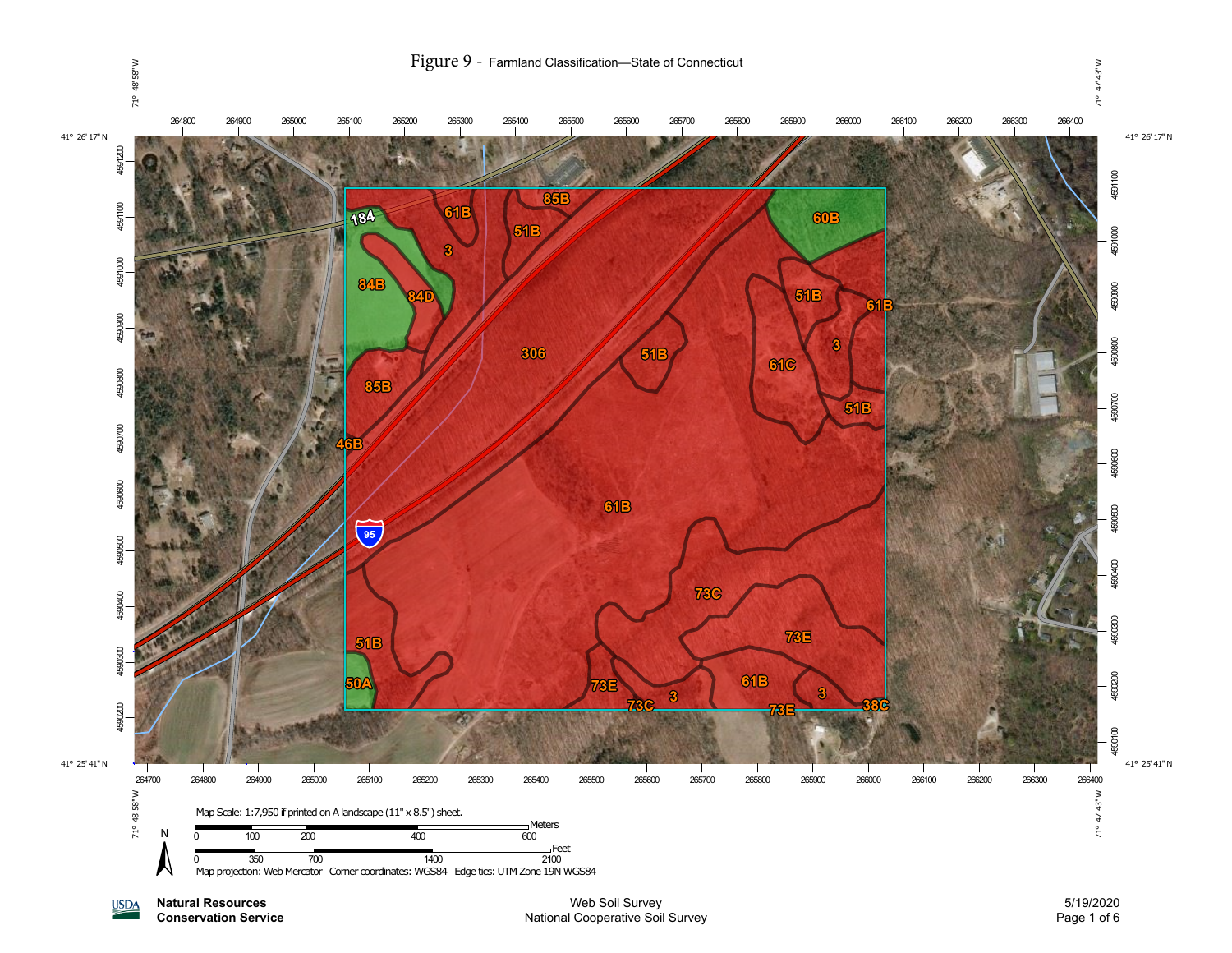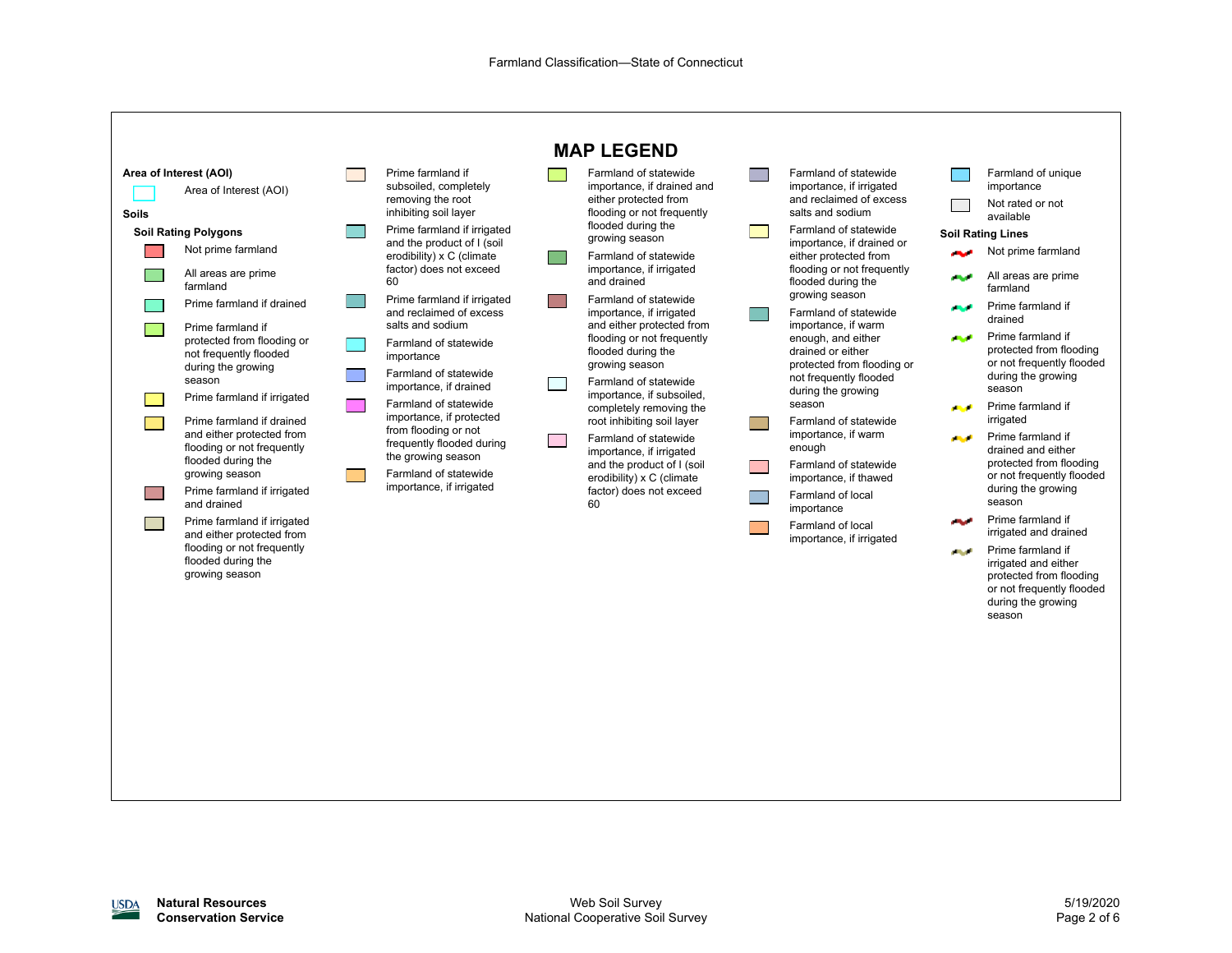- Prime farmland if المحال subsoiled, completely removing the root inhibiting soil layer
- Prime farmland if irrigated المحامد and the product of I (soil erodibility) x C (climate factor) does not exceed 60
- Prime farmland if irrigated أمروني and reclaimed of excess salts and sodium
- Farmland of statewide importance
- Farmland of statewide المحالين importance, if drained
- Farmland of statewide المحاد importance, if protected from flooding or not frequently flooded during the growing season
- Farmland of statewide **START** importance, if irrigated
- Farmland of statewide importance, if drained and either protected from flooding or not frequently flooded during the
- growing season Farmland of statewide المحالين importance, if irrigated and drained

**START** 

- Farmland of statewide المحادر importance, if irrigated and either protected from flooding or not frequently flooded during the growing season Farmland of statewide **All Ad**
- importance, if subsoiled, completely removing the root inhibiting soil layer Farmland of statewide **START**

importance, if irrigated and the product of I (soil erodibility) x C (climate factor) does not exceed 60

- أفراقه Farmland of statewide importance, if irrigated and reclaimed of excess salts and sodium
- Farmland of statewide أستعد importance, if drained or either protected from flooding or not frequently flooded during the growing season
- Farmland of statewide المتحامر importance, if warm enough, and either drained or either protected from flooding or not frequently flooded during the growing season
- Farmland of statewide أحربوهم importance, if warm enough
- Farmland of statewide المحاد importance, if thawed
- Farmland of local أحرجت importance
- Farmland of local فتحامد importance, if irrigated
- **Page** Farmland of unique importance Not rated or not available المراجع **Soil Rating Points**
- Not prime farmland
	- All areas are prime farmland
- Prime farmland if drained  $\blacksquare$
- Prime farmland if  $\blacksquare$ protected from flooding or not frequently flooded during the growing season
- Prime farmland if irrigated  $\blacksquare$
- Prime farmland if drained  $\blacksquare$ and either protected from flooding or not frequently flooded during the growing season
- Prime farmland if irrigated  $\Box$ and drained
- Prime farmland if irrigated  $\blacksquare$ and either protected from flooding or not frequently flooded during the growing season
- $\blacksquare$ Prime farmland if subsoiled, completely removing the root inhibiting soil layer
- Prime farmland if  $\blacksquare$ irrigated and the product of I (soil erodibility) x C (climate factor) does not exceed 60
- Prime farmland if  $\Box$ irrigated and reclaimed of excess salts and sodium
- Farmland of statewide  $\blacksquare$ importance
- Farmland of statewide  $\blacksquare$ importance, if drained
- Farmland of statewide  $\blacksquare$ importance, if protected from flooding or not frequently flooded during the growing season
- Farmland of statewide  $\blacksquare$ importance, if irrigated

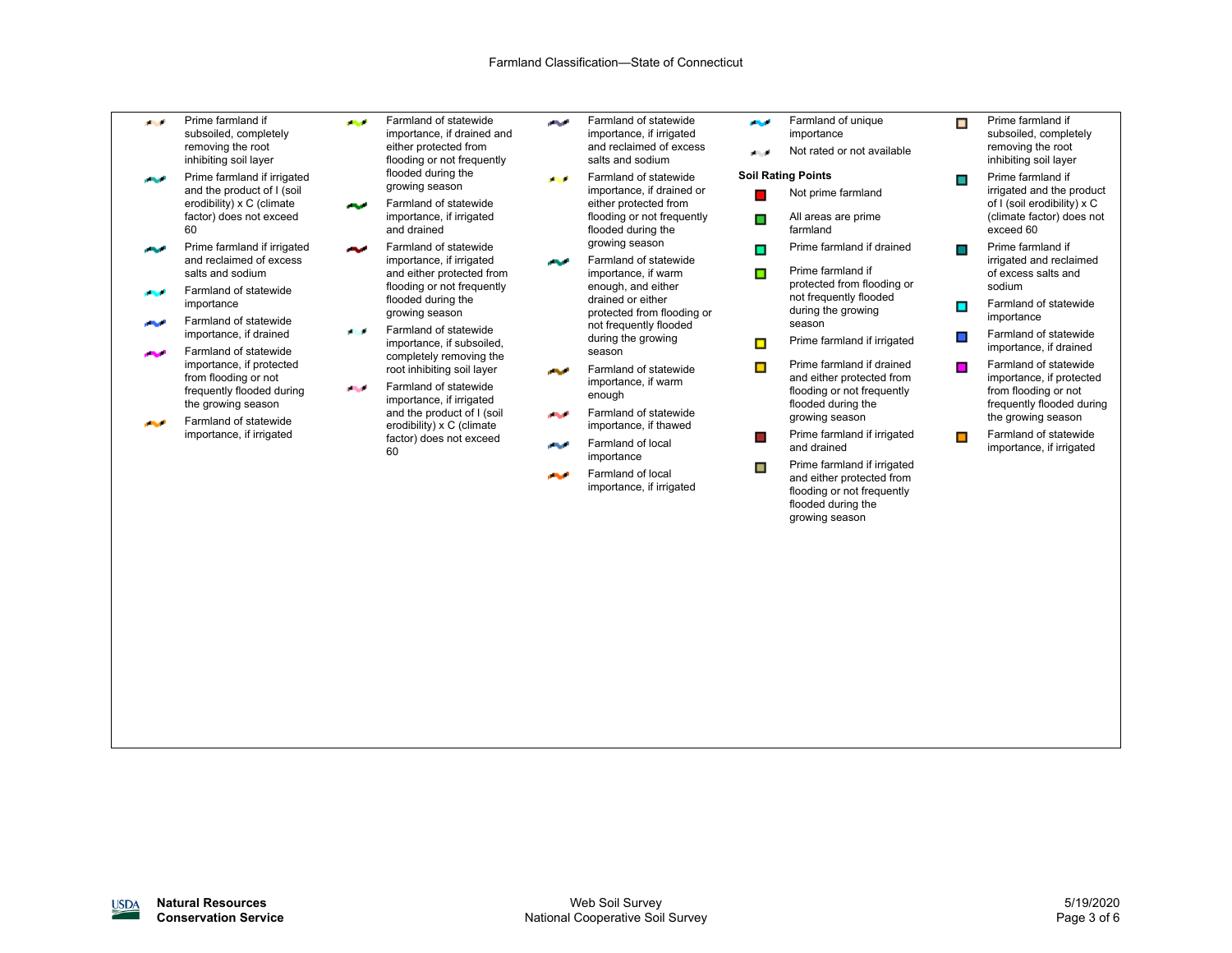| $\blacksquare$ | Farmland of statewide<br>importance, if drained and<br>either protected from<br>flooding or not frequently<br>flooded during the<br>growing season   | $\blacksquare$ | Farmland of statewide<br>importance, if irrigated<br>and reclaimed of excess<br>salts and sodium                                                                                | $\blacksquare$        | Farmland of unique<br>importance | The soil surveys that comprise your AOI were mapped at<br>1:12,000.                                                                                                                                                                         |  |
|----------------|------------------------------------------------------------------------------------------------------------------------------------------------------|----------------|---------------------------------------------------------------------------------------------------------------------------------------------------------------------------------|-----------------------|----------------------------------|---------------------------------------------------------------------------------------------------------------------------------------------------------------------------------------------------------------------------------------------|--|
|                |                                                                                                                                                      |                |                                                                                                                                                                                 | □                     | Not rated or not available       | Please rely on the bar scale on each map sheet for map                                                                                                                                                                                      |  |
|                |                                                                                                                                                      | $\Box$         | Farmland of statewide<br>importance, if drained or<br>either protected from<br>flooding or not frequently<br>flooded during the<br>growing season                               | <b>Water Features</b> |                                  | measurements.                                                                                                                                                                                                                               |  |
|                | Farmland of statewide<br>importance, if irrigated<br>and drained                                                                                     |                |                                                                                                                                                                                 |                       | <b>Streams and Canals</b>        | Source of Map: Natural Resources Conservation Service                                                                                                                                                                                       |  |
|                |                                                                                                                                                      |                |                                                                                                                                                                                 | Transportation        |                                  | Web Soil Survey URL:                                                                                                                                                                                                                        |  |
|                |                                                                                                                                                      |                |                                                                                                                                                                                 | $^{\rm ++}$           | Rails                            | Coordinate System: Web Mercator (EPSG:3857)                                                                                                                                                                                                 |  |
| $\Box$         | Farmland of statewide<br>importance, if irrigated<br>and either protected from<br>flooding or not frequently<br>flooded during the<br>growing season | $\Box$         | Farmland of statewide<br>importance, if warm<br>enough, and either<br>drained or either<br>protected from flooding or<br>not frequently flooded<br>during the growing<br>season | $\tilde{\phantom{a}}$ | Interstate Highways              | Maps from the Web Soil Survey are based on the Web Mercator<br>projection, which preserves direction and shape but distorts                                                                                                                 |  |
|                |                                                                                                                                                      |                |                                                                                                                                                                                 | محاسم                 | <b>US Routes</b>                 | distance and area. A projection that preserves area, such as the                                                                                                                                                                            |  |
|                |                                                                                                                                                      |                |                                                                                                                                                                                 | Z.                    | Major Roads                      | Albers equal-area conic projection, should be used if more<br>accurate calculations of distance or area are required.                                                                                                                       |  |
| $\blacksquare$ | Farmland of statewide<br>importance, if subsoiled,<br>completely removing the                                                                        |                |                                                                                                                                                                                 | e S                   | Local Roads                      | This product is generated from the USDA-NRCS certified data                                                                                                                                                                                 |  |
|                |                                                                                                                                                      |                |                                                                                                                                                                                 | <b>Background</b>     |                                  | as of the version date(s) listed below.                                                                                                                                                                                                     |  |
|                | root inhibiting soil layer                                                                                                                           | $\Box$         | Farmland of statewide<br>importance, if warm<br>enough<br>Farmland of statewide<br>importance, if thawed                                                                        |                       | Aerial Photography               | Soil Survey Area: State of Connecticut<br>Survey Area Data: Version 19, Sep 13, 2019                                                                                                                                                        |  |
| $\blacksquare$ | Farmland of statewide<br>importance, if irrigated<br>and the product of I (soil<br>erodibility) x C (climate<br>factor) does not exceed<br>60        |                |                                                                                                                                                                                 |                       |                                  |                                                                                                                                                                                                                                             |  |
|                |                                                                                                                                                      | $\blacksquare$ |                                                                                                                                                                                 |                       |                                  | Soil map units are labeled (as space allows) for map scales<br>1:50,000 or larger.                                                                                                                                                          |  |
|                |                                                                                                                                                      | $\blacksquare$ | Farmland of local                                                                                                                                                               |                       |                                  |                                                                                                                                                                                                                                             |  |
|                |                                                                                                                                                      |                | importance<br>Farmland of local<br>importance, if irrigated                                                                                                                     |                       |                                  | Date(s) aerial images were photographed: Mar 20, 2019-Mar<br>27, 2019                                                                                                                                                                       |  |
|                |                                                                                                                                                      | $\Box$         |                                                                                                                                                                                 |                       |                                  |                                                                                                                                                                                                                                             |  |
|                |                                                                                                                                                      |                |                                                                                                                                                                                 |                       |                                  | The orthophoto or other base map on which the soil lines were<br>compiled and digitized probably differs from the background<br>imagery displayed on these maps. As a result, some minor<br>shifting of map unit boundaries may be evident. |  |
|                |                                                                                                                                                      |                |                                                                                                                                                                                 |                       |                                  |                                                                                                                                                                                                                                             |  |
|                |                                                                                                                                                      |                |                                                                                                                                                                                 |                       |                                  |                                                                                                                                                                                                                                             |  |
|                |                                                                                                                                                      |                |                                                                                                                                                                                 |                       |                                  |                                                                                                                                                                                                                                             |  |
|                |                                                                                                                                                      |                |                                                                                                                                                                                 |                       |                                  |                                                                                                                                                                                                                                             |  |
|                |                                                                                                                                                      |                |                                                                                                                                                                                 |                       |                                  |                                                                                                                                                                                                                                             |  |
|                |                                                                                                                                                      |                |                                                                                                                                                                                 |                       |                                  |                                                                                                                                                                                                                                             |  |
|                |                                                                                                                                                      |                |                                                                                                                                                                                 |                       |                                  |                                                                                                                                                                                                                                             |  |
|                |                                                                                                                                                      |                |                                                                                                                                                                                 |                       |                                  |                                                                                                                                                                                                                                             |  |
|                |                                                                                                                                                      |                |                                                                                                                                                                                 |                       |                                  |                                                                                                                                                                                                                                             |  |
|                |                                                                                                                                                      |                |                                                                                                                                                                                 |                       |                                  |                                                                                                                                                                                                                                             |  |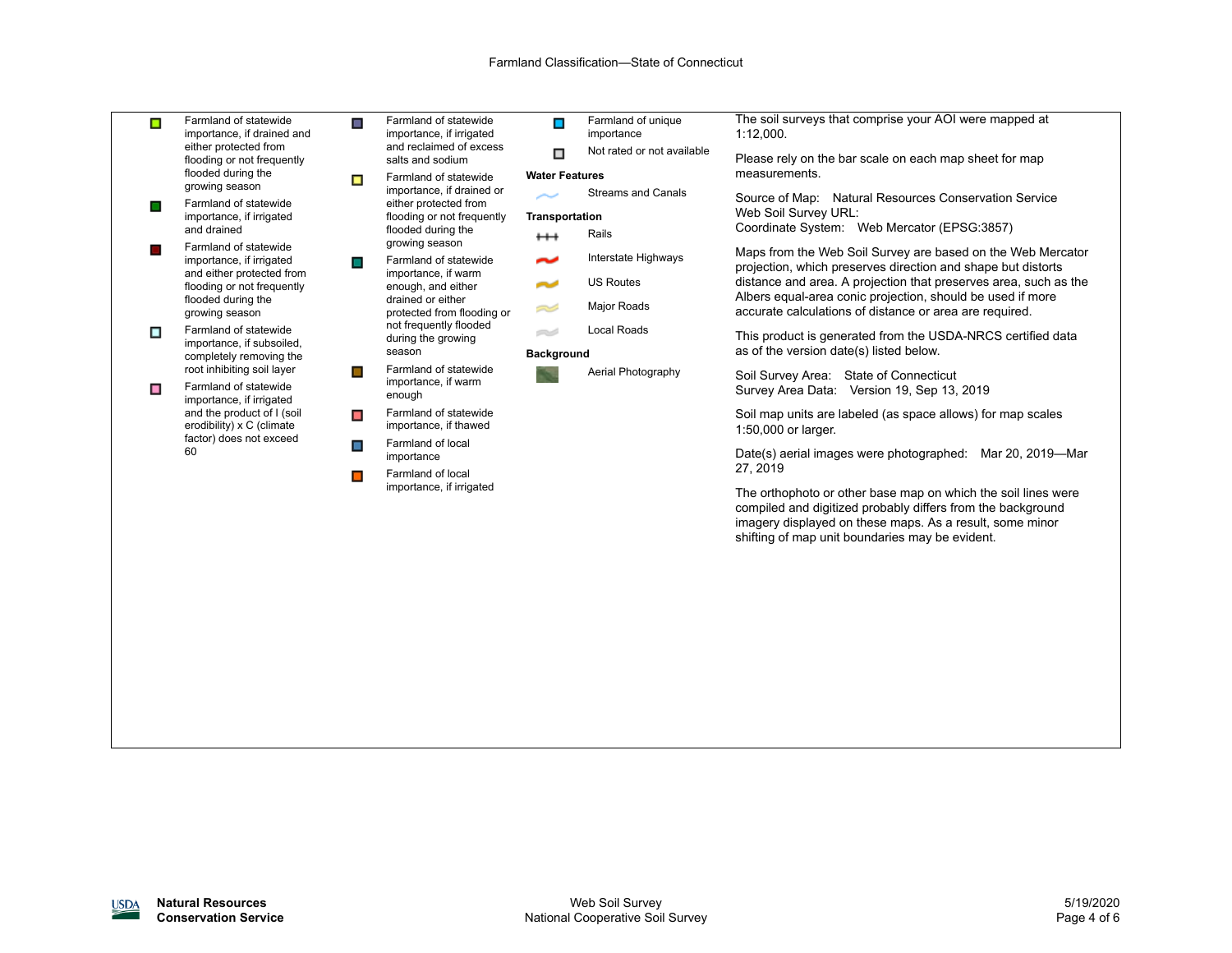## **Farmland Classification**

| Map unit symbol                    | Map unit name                                                                            | Rating                              | <b>Acres in AOI</b> | <b>Percent of AOI</b> |
|------------------------------------|------------------------------------------------------------------------------------------|-------------------------------------|---------------------|-----------------------|
| $\mathbf{3}$                       | Ridgebury, Leicester,<br>and Whitman soils, 0<br>to 8 percent slopes.<br>extremely stony | Not prime farmland                  | 15.2                | 6.7%                  |
| 38C                                | Hinckley loamy sand, 3<br>to 15 percent slopes                                           | Farmland of statewide<br>importance | 0.2                 | 0.1%                  |
| 46B                                | Woodbridge fine sandy<br>loam, 0 to 8 percent<br>slopes, very stony                      | Not prime farmland                  | 0.1                 | 0.1%                  |
| 50A                                | Sutton fine sandy loam,<br>0 to 3 percent slopes                                         | All areas are prime<br>farmland     | 1.2                 | 0.5%                  |
| 51B                                | Sutton fine sandy loam,<br>0 to 8 percent slopes,<br>very stony                          | Not prime farmland                  | 13.5                | 5.9%                  |
| 60B                                | Canton and Charlton<br>fine sandy loams, 3 to<br>8 percent slopes                        | All areas are prime<br>farmland     | 5.3                 | 2.3%                  |
| 61B                                | Canton and Charlton<br>fine sandy loams, 0 to<br>8 percent slopes, very<br>stony         | Not prime farmland                  | 93.2                | 41.1%                 |
| 61C                                | Canton and Charlton<br>fine sandy loams, 8 to<br>15 percent slopes,<br>very stony        | Not prime farmland                  | 6.4                 | 2.8%                  |
| 73C                                | Charlton-Chatfield<br>complex, 0 to 15<br>percent slopes, very<br>rocky                  | Not prime farmland                  | 17.4                | 7.7%                  |
| 73E                                | Charlton-Chatfield<br>complex, 15 to 45<br>percent slopes, very<br>rocky                 | Not prime farmland                  | 11.9                | 5.3%                  |
| 84B                                | Paxton and Montauk<br>fine sandy loams, 3 to<br>8 percent slopes                         | All areas are prime<br>farmland     | 7.2                 | 3.2%                  |
| 84D                                | Paxton and Montauk<br>fine sandy loams, 15<br>to 25 percent slopes                       | Not prime farmland                  | 2.6                 | 1.2%                  |
| 85B                                | Paxton and Montauk<br>fine sandy loams, 3 to<br>8 percent slopes, very<br>stony          |                                     | 5.0                 | 2.2%                  |
| 306                                | Udorthents-Urban land<br>complex                                                         |                                     | 47.6                | 21.0%                 |
| <b>Totals for Area of Interest</b> |                                                                                          | 226.9                               | 100.0%              |                       |